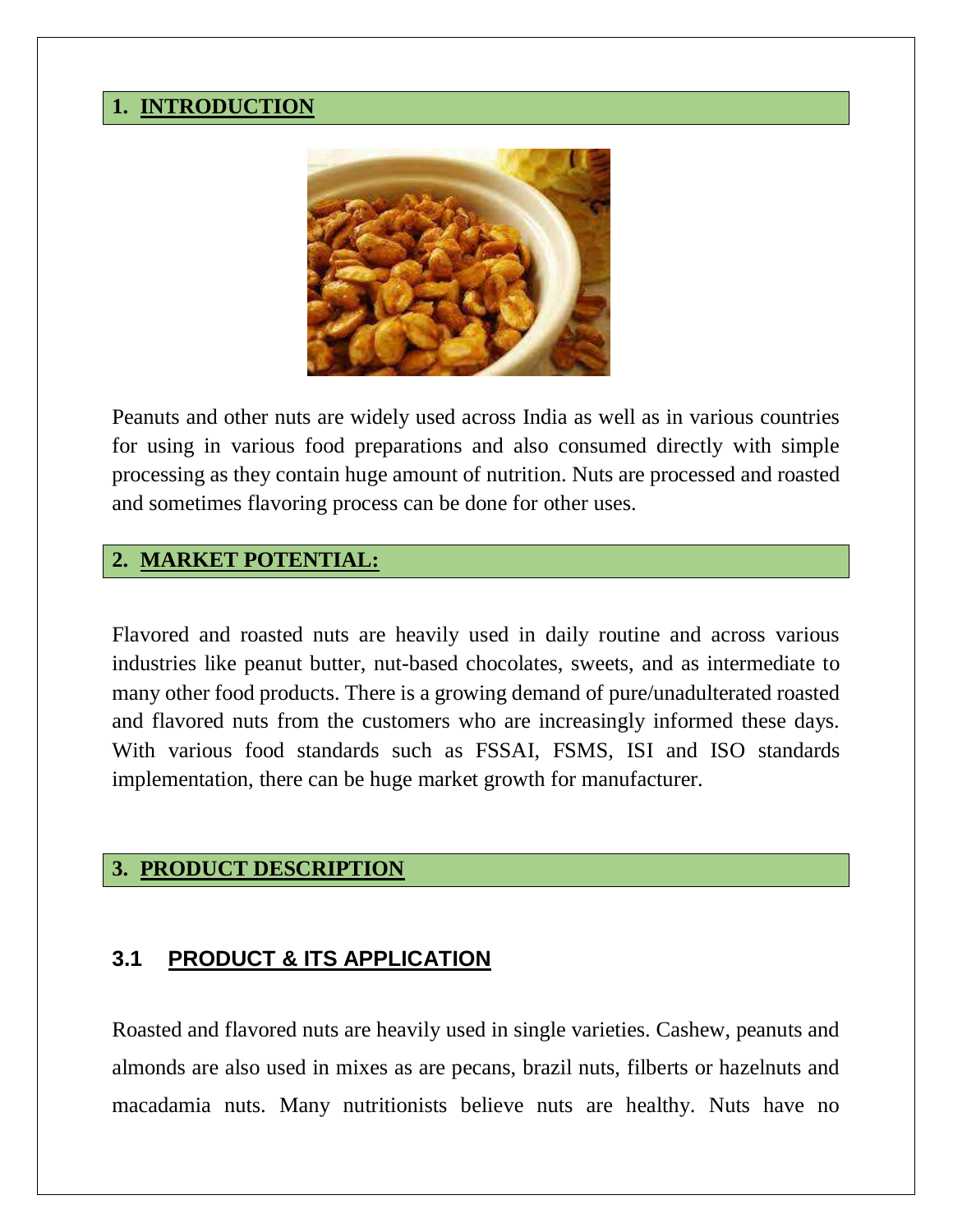cholesterol, they contain mono-unsaturated and/or polyunsaturated fats, are rich in fibre, and contain vitamin E. Eating nuts, therefore, may help prevent heart disease. Other benefits of nut consumption include boost of immune system, reduce high blood pressure, fight osteoporosis, and keep nerves and muscles healthy and also beneficial to the nervous system and skin.

#### **3.2 RAW MATERIAL**

Various nuts in raw form are basic raw material for this manufacturing setup. For roasting and flavoring, oil, salt, masala, pepper and other flavors are needed. Food grade packaging of paper and HDPE with inner liner is required. Cardboard boxes for packing of seasoning in bunch are required.

## **3.3 MANUFACTURING PROCESS**

Raw nuts are first cleaned before feeding into main process. Cleaned nuts are then roasted, cooled and blanched. Then after, inspection of quality of roasting is done and nuts are sorted which go into feed tank, the feed here can be controlled by operator. They are after roasted with oil and coating has been done. After these, process flow is cooling, glazing, salting, seasoning for flavors. Flavored and roasted nuts are then packed in food grade packaging.

#### **4. PROJECT COMPONENTS**

#### **4.1 Land & Building**

The approximate total area required for complete small-scale factory setup is 1000-1200 Sq. ft. approximately smooth production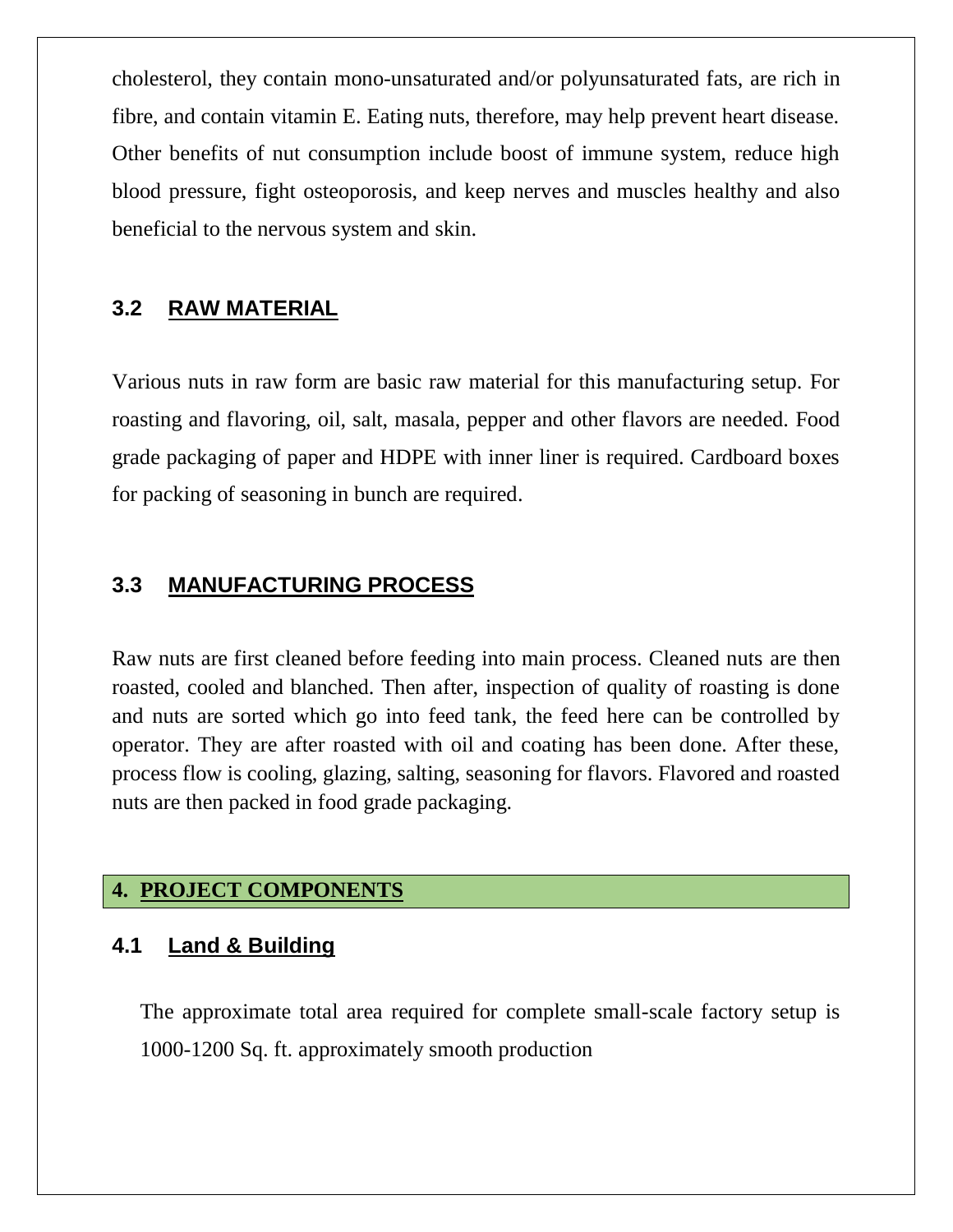# **4.2 Plant & Machinery**

| <b>Cutting</b><br><b>Machine</b> | Cutting machine is designed to chop<br>roasted peanut into different<br>size<br>pieces. |                                |
|----------------------------------|-----------------------------------------------------------------------------------------|--------------------------------|
| Roasting/                        | Nuts Roasting Machine uses the state                                                    |                                |
| <b>Flavourin</b>                 | of art technology. It blows hot air into                                                |                                |
| g                                | the nuts to<br>be roasted.                                                              |                                |
| <b>Machine</b>                   | This method keeps the aroma fresh and                                                   |                                |
|                                  | the discoloring due to heat is avoided.                                                 |                                |
|                                  | Air roasted will tastes<br>than<br>better                                               |                                |
|                                  | flame roasted.                                                                          |                                |
| Conveyor                         | forward<br>The conveyor belt moves                                                      |                                |
| <b>Belt</b>                      | with nuts. The heating device and the                                                   |                                |
|                                  | thermal circulation device make the                                                     |                                |
|                                  | circulating hot air in the oven even,                                                   |                                |
|                                  | penetrate the material upward from the                                                  |                                |
|                                  | lower part of the mesh belt, and                                                        |                                |
|                                  | effectively guarantee the ideal roasting.                                               |                                |
| <b>Separator</b>                 | This machine is specially designed for                                                  |                                |
| and                              | removing the red skin coat of the<br>peanuts and making the peanuts taste               |                                |
| <b>Peeling</b>                   | much savorier. It keeps the peanuts                                                     |                                |
| <b>Machine</b>                   | kernels as integral as possible.                                                        | <b>ROBUST</b><br><b>ROBUST</b> |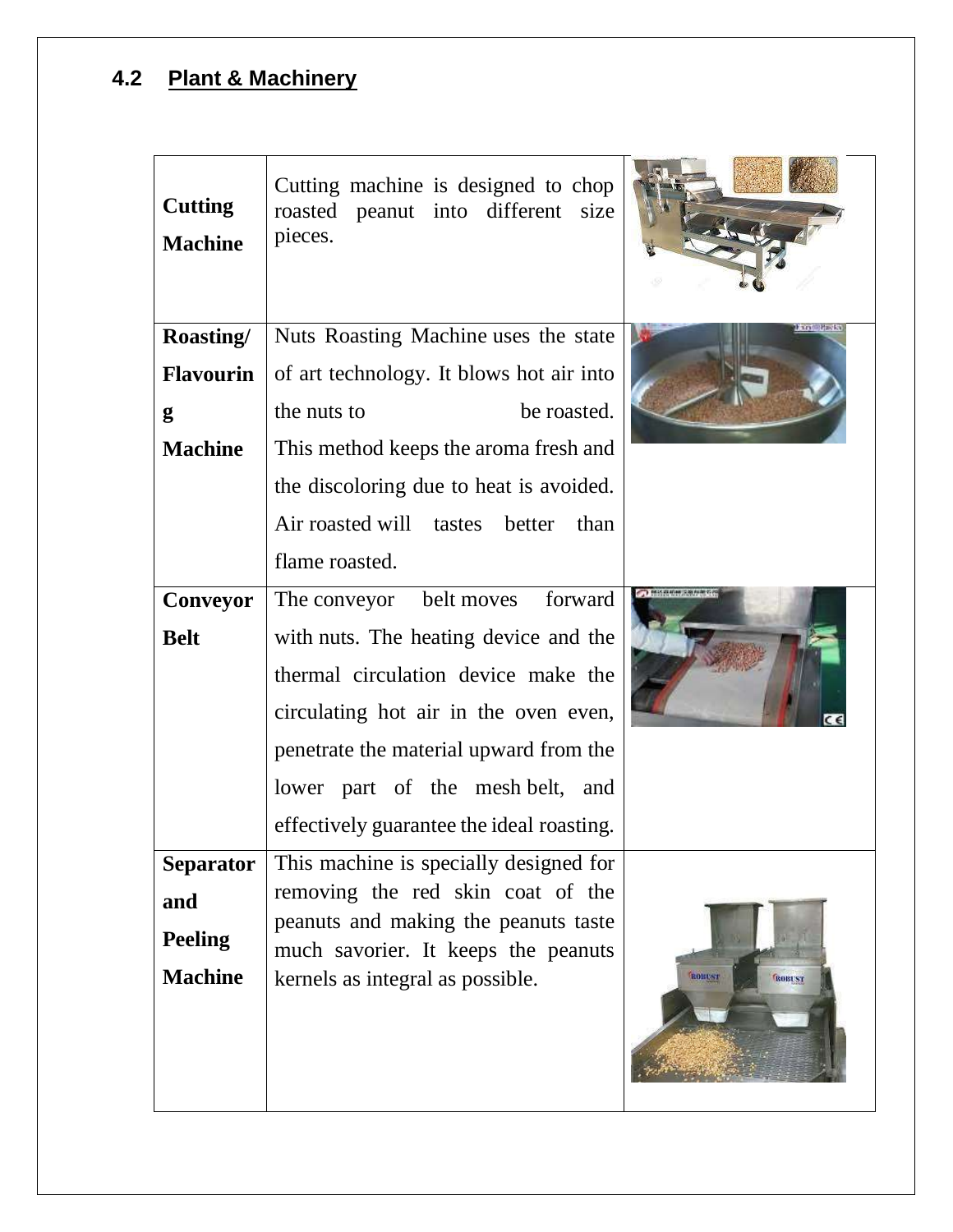| Packing,<br><b>Filling</b><br>and<br><b>Sealing</b><br><b>Machine</b> | This Machine is used for packaging the<br>roasted peanuts in the desired quantiy.                                                    |  |
|-----------------------------------------------------------------------|--------------------------------------------------------------------------------------------------------------------------------------|--|
| <b>Material</b><br><b>Handling</b><br><b>Equipme</b><br>nt            | various<br><b>These</b><br>the<br>of<br>are<br>types<br>equipments used in the manufacturing<br>process of Roasted Peanuts business. |  |
| <b>Weighing</b><br>balance                                            | It is used to measure the quantity<br>weight of the product and raw material<br>composition.                                         |  |

**Note:** Approx. Total Machinery cost shall be Rs 10.53 lakhs excluding GST and Transportation Cost.

## **4.3 Power Requirement**

The borrower shall require power load of 5 KW which shall be applied with Power Corporation. However, for standby power arrangement the borrower shall purchase DG Set.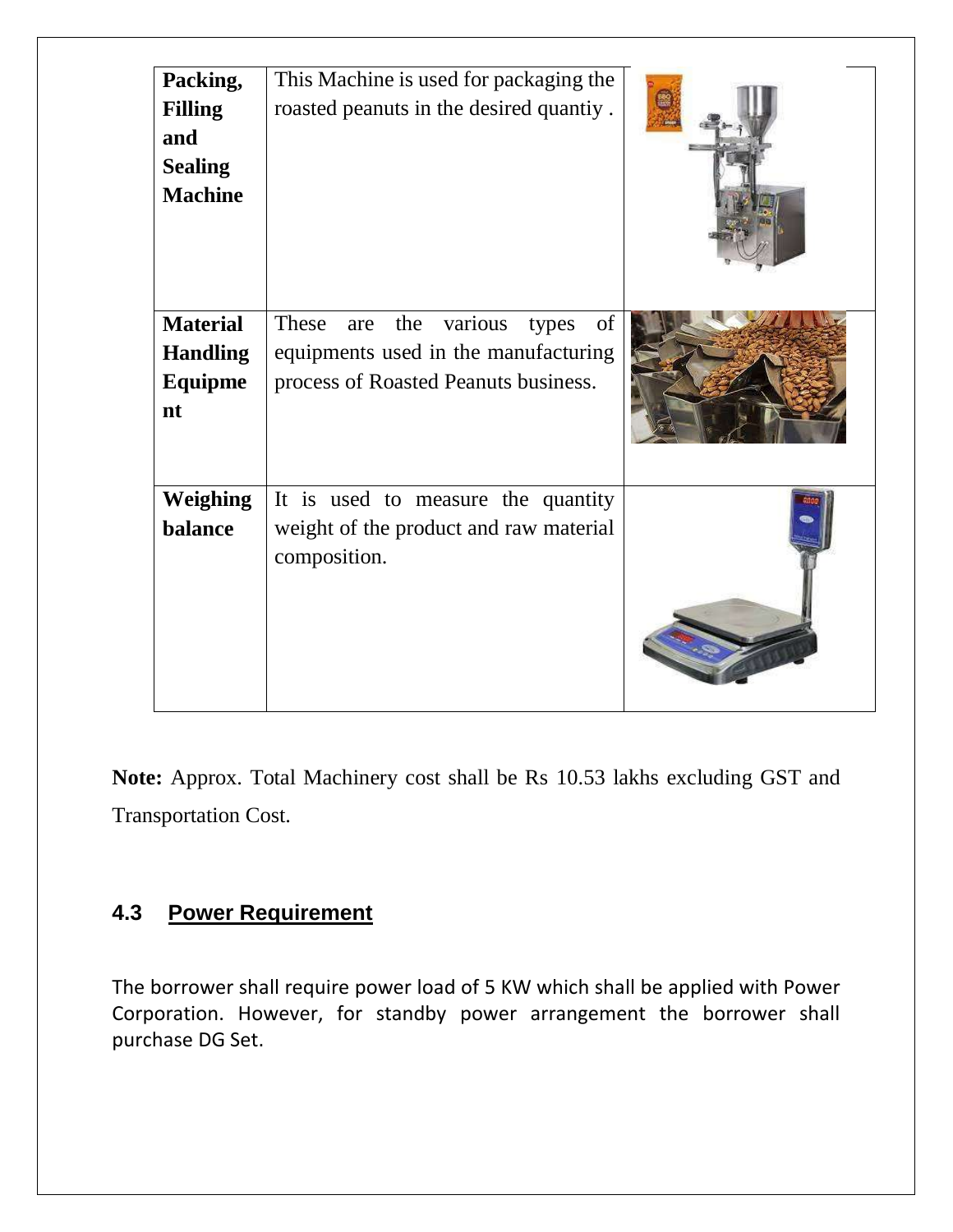## **4.4 Manpower Requirement**

7 Manpower are required for the Roasted Peanuts Process.

Includes:

- 1 Plant Operator
- 4 Skilled Labour
- 6 Unskilled Labour
- 4 Administrative Staffs
- 1 Accountant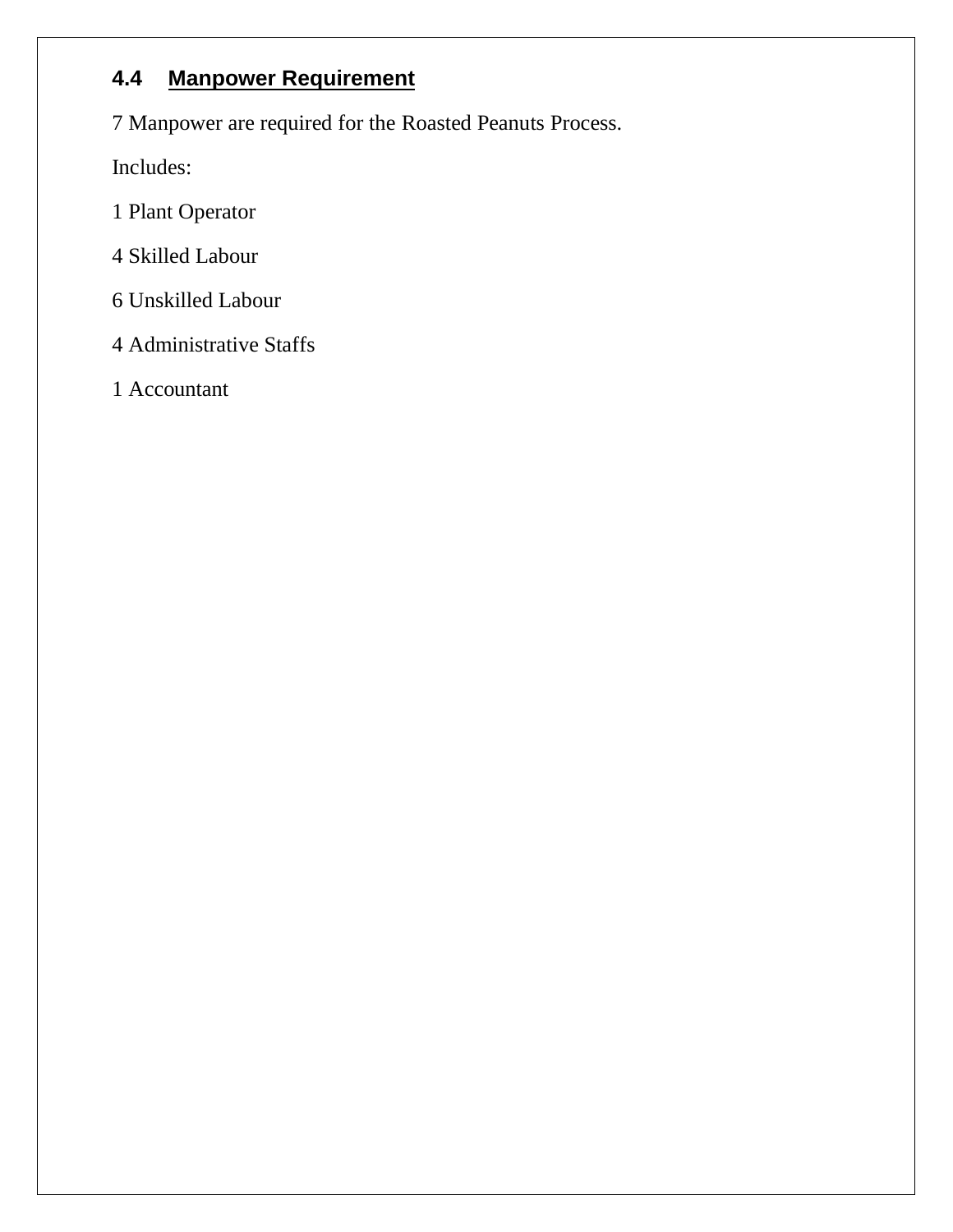# **5. FINANCIALS**

# **5.1 Cost of Project**

| <b>FINANCIAL ASSISTANCE REQUIRED</b> |                                                                               |               |                    |                |  |  |  |  |  |  |
|--------------------------------------|-------------------------------------------------------------------------------|---------------|--------------------|----------------|--|--|--|--|--|--|
|                                      |                                                                               |               |                    |                |  |  |  |  |  |  |
|                                      | Term Loan of Rs. 8.5 lakh and Working Capital limit of Rs.6 Lacs<br>(in Lacs) |               |                    |                |  |  |  |  |  |  |
|                                      |                                                                               |               | Own                |                |  |  |  |  |  |  |
| <b>COST OF</b>                       |                                                                               |               | <b>Contributio</b> | <b>Bank</b>    |  |  |  |  |  |  |
| <b>PROJECT</b>                       | <b>PARTICULARS</b>                                                            | <b>AMOUNT</b> | n                  | <b>Finance</b> |  |  |  |  |  |  |
|                                      |                                                                               |               | 25.00%             | 75.00%         |  |  |  |  |  |  |
|                                      | Land & Building                                                               |               | Owned /rented      |                |  |  |  |  |  |  |
|                                      | <b>Plant &amp; Machinery</b><br><b>Furniture &amp; Fixtures and Other</b>     | 10.53         | 2.63               | 7.90           |  |  |  |  |  |  |
|                                      | 0.80<br>0.20<br><b>Assets</b>                                                 |               |                    |                |  |  |  |  |  |  |
|                                      | <b>Working capital</b>                                                        | 8.00          | 2.00               | 6.00           |  |  |  |  |  |  |
|                                      | Total                                                                         | 19.33         | 4.83               | 14.50          |  |  |  |  |  |  |

# **5.2 Means of Finance**

| <b>MEANS OF</b><br><b>FINANCE</b> | <b>PARTICULARS</b>    | <b>AMOUNT</b> |
|-----------------------------------|-----------------------|---------------|
|                                   | Own Contribution      | 4.83          |
|                                   | <b>Bank Loan</b>      | 8.50          |
|                                   | Working capital Limit | 6.00          |
|                                   | <b>Total</b>          | 19.33         |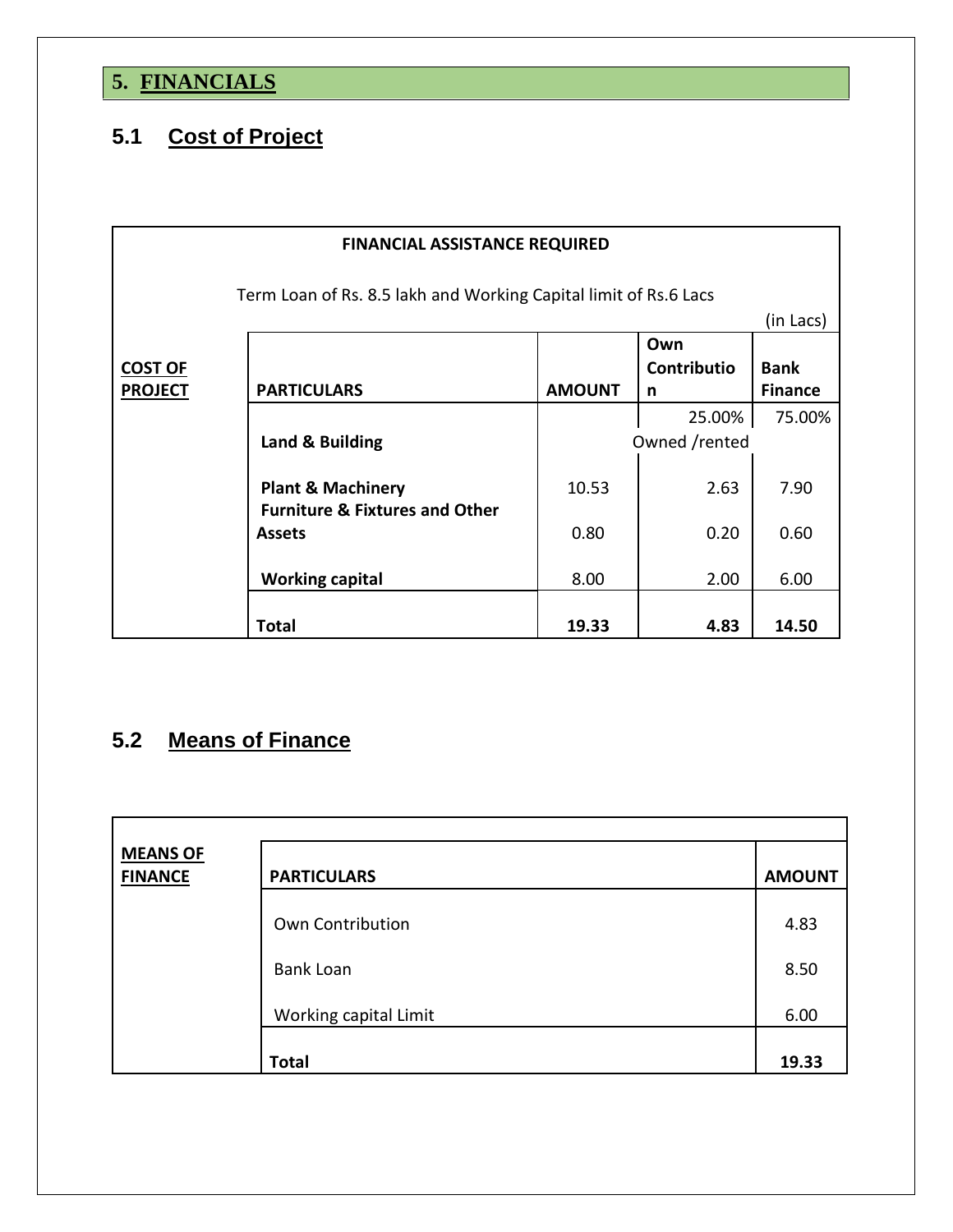| <b>PROJECTED BALANCE SHEET</b> |          |          |          |          | (in Lacs)                |
|--------------------------------|----------|----------|----------|----------|--------------------------|
| <b>PARTICULARS</b>             | 1st year | 2nd year | 3rd year | 4th year | 5th year                 |
| <b>Liabilities</b>             |          |          |          |          |                          |
| Capital                        |          |          |          |          |                          |
| opening balance                |          | 6.20     | 7.89     | 10.23    | 12.16                    |
| Add:- Own Capital              | 4.83     |          |          |          |                          |
| Add:- Retained Profit          | 2.36     | 3.70     | 5.33     | 6.93     | 8.60                     |
| Less:- Drawings                | 1.00     | 2.00     | 3.00     | 5.00     | 6.00                     |
| <b>Closing Balance</b>         | 6.20     | 7.89     | 10.23    | 12.16    | 14.76                    |
| Term Loan                      | 7.55     | 5.67     | 3.78     | 1.89     | $\overline{\phantom{a}}$ |
| <b>Working Capital Limit</b>   | 6.00     | 6.00     | 6.00     | 6.00     | 6.00                     |
| <b>Sundry Creditors</b>        | 1.89     | 2.15     | 2.43     | 2.73     | 3.06                     |
| Provisions & Other Liab        | 0.35     | 0.42     | 0.50     | 0.60     | 0.73                     |
| <b>TOTAL:</b>                  | 21.99    | 22.13    | 22.94    | 23.39    | 24.55                    |
| <b>Assets</b>                  |          |          |          |          |                          |
| <b>Fixed Assets (Gross)</b>    | 11.33    | 11.33    | 11.33    | 11.33    | 11.33                    |
| Gross Dep.                     | 1.66     | 3.07     | 4.28     | 5.31     | 6.19                     |
| <b>Net Fixed Assets</b>        | 9.67     | 8.26     | 7.05     | 6.02     | 5.14                     |
| <b>Current Assets</b>          |          |          |          |          |                          |
| <b>Sundry Debtors</b>          | 5.00     | 5.87     | 6.64     | 7.47     | 8.37                     |
| Stock in Hand                  | 5.75     | 6.54     | 7.37     | 8.28     | 9.25                     |
| Cash and Bank                  | 1.57     | 1.46     | 1.87     | 1.62     | 1.78                     |
| <b>TOTAL:</b>                  | 21.99    | 22.13    | 22.94    | 23.39    | 24.55                    |

# **5.3 Projected Balance Sheet**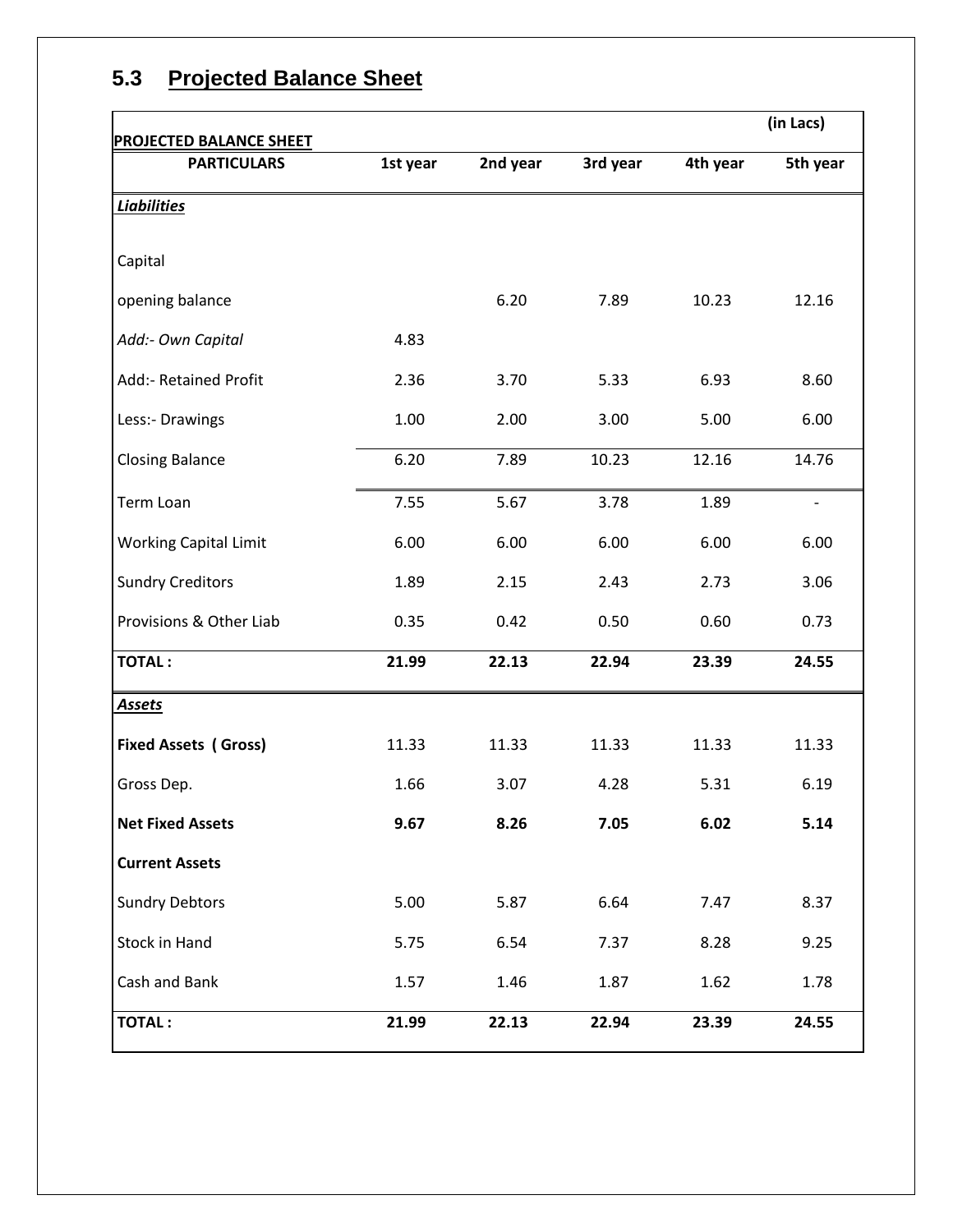## **5.4 Projected Cash Flow**

#### **PROJECTED CASH FLOW STATEMENT**

**(in Lacs)** 

| <b>PARTICULARS</b>               | 1st year | 2nd year | 3rd year | 4th year | 5th year |
|----------------------------------|----------|----------|----------|----------|----------|
|                                  |          |          |          |          |          |
| <b>SOURCES OF FUND</b>           |          |          |          |          |          |
| Own Margin                       | 4.83     |          |          |          |          |
| <b>Net Profit</b>                | 2.36     | 3.70     | 5.33     | 7.04     | 8.79     |
| Depreciation & Exp. W/off        | 1.66     | 1.41     | 1.21     | 1.03     | 0.88     |
| Increase in Cash Credit          | 6.00     |          |          |          |          |
| Increase In Term Loan            | 8.50     |          |          |          |          |
| Increase in Creditors            | 1.89     | 0.26     | 0.28     | 0.30     | 0.33     |
| Increase in Provisions & Oth lib | 0.35     | 0.07     | 0.08     | 0.10     | 0.12     |
|                                  |          |          |          |          |          |
| <b>TOTAL:</b>                    | 25.59    | 5.44     | 6.90     | 8.47     | 10.11    |
| <b>APPLICATION OF FUND</b>       |          |          |          |          |          |
| Increase in Fixed Assets         | 11.33    |          |          |          |          |
| Increase in Stock                | 5.75     | 0.79     | 0.83     | 0.90     | 0.98     |
| Increase in Debtors              | 5.00     | 0.87     | 0.77     | 0.83     | 0.90     |
| Repayment of Term Loan           | 0.94     | 1.89     | 1.89     | 1.89     | 1.89     |
| Drawings                         | 1.00     | 2.00     | 3.00     | 5.00     | 6.00     |
| Taxation                         |          |          |          | 0.10     | 0.19     |
| <b>TOTAL:</b>                    | 24.03    | 5.55     | 6.49     | 8.73     | 9.95     |
| Opening Cash & Bank Balance      |          | 1.57     | 1.46     | 1.87     | 1.62     |
| Add: Surplus                     | 1.57     | (0.11)   | 0.41     | (0.26)   | 0.16     |
| Closing Cash & Bank Balance      | 1.57     | 1.46     | 1.87     | 1.62     | 1.78     |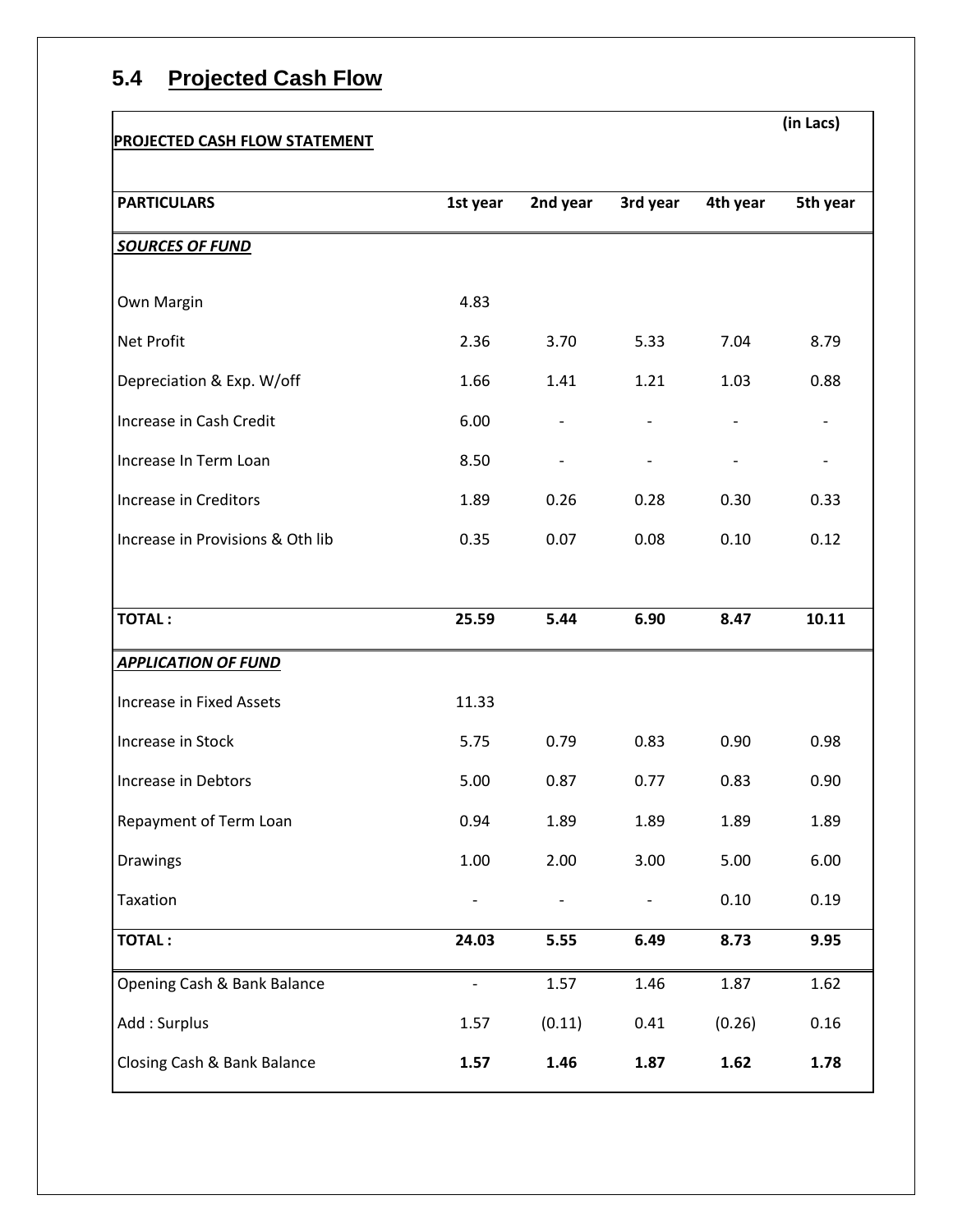# **5.5 Projected Profitability**

| <b>PROJECTED PROFITABILITY STATEMENT</b> |          |          |          |          | (in Lacs) |
|------------------------------------------|----------|----------|----------|----------|-----------|
|                                          |          |          |          |          |           |
| <b>PARTICULARS</b>                       | 1st year | 2nd year | 3rd year | 4th year | 5th year  |
| <b>Capacity Utilisation %</b>            | 60%      | 65%      | 70%      | 75%      | 80%       |
| <b>SALES</b>                             |          |          |          |          |           |
| <b>Gross Sale</b>                        |          |          |          |          |           |
| <b>Roasted Peanuts</b>                   | 100.05   | 117.43   | 132.81   | 149.44   | 167.39    |
|                                          |          |          |          |          |           |
| <b>Total</b>                             | 100.05   | 117.43   | 132.81   | 149.44   | 167.39    |
| <b>COST OF SALES</b>                     |          |          |          |          |           |
| <b>Raw Material Consumed</b>             | 81.00    | 92.14    | 104.19   | 117.21   | 131.27    |
| <b>Electricity Expenses</b>              | 0.72     | 0.79     | 0.87     | 0.96     | 1.05      |
| Depreciation                             | 1.66     | 1.41     | 1.21     | 1.03     | 0.88      |
| Wages & labour                           | 6.12     | 6.73     | 7.41     | 8.15     | 8.96      |
| Repair & maintenance                     | 2.00     | 2.94     | 3.32     | 3.74     | 4.18      |
| <b>Cost of Production</b>                | 91.50    | 104.01   | 116.99   | 131.08   | 146.35    |
| <b>Add: Opening Stock / WIP</b>          |          | 3.05     | 3.47     | 3.90     | 4.37      |
| Less: Closing Stock / WIP                | 3.05     | 3.47     | 3.90     | 4.37     | 4.88      |
| Cost of Sales                            | 88.45    | 103.59   | 116.56   | 130.61   | 145.84    |
| <b>GROSS PROFIT</b>                      | 11.60    | 13.83    | 16.25    | 18.83    | 21.55     |
|                                          | 11.59%   | 11.78%   | 12.24%   | 12.60%   | 12.87%    |
| Salary to Staff                          | 2.40     | 2.64     | 2.90     | 3.19     | 3.51      |
| Interest on Term Loan                    | 0.84     | 0.74     | 0.53     | 0.32     | 0.11      |
| Interest on working Capital              | 0.60     | 0.60     | 0.60     | 0.60     | 0.60      |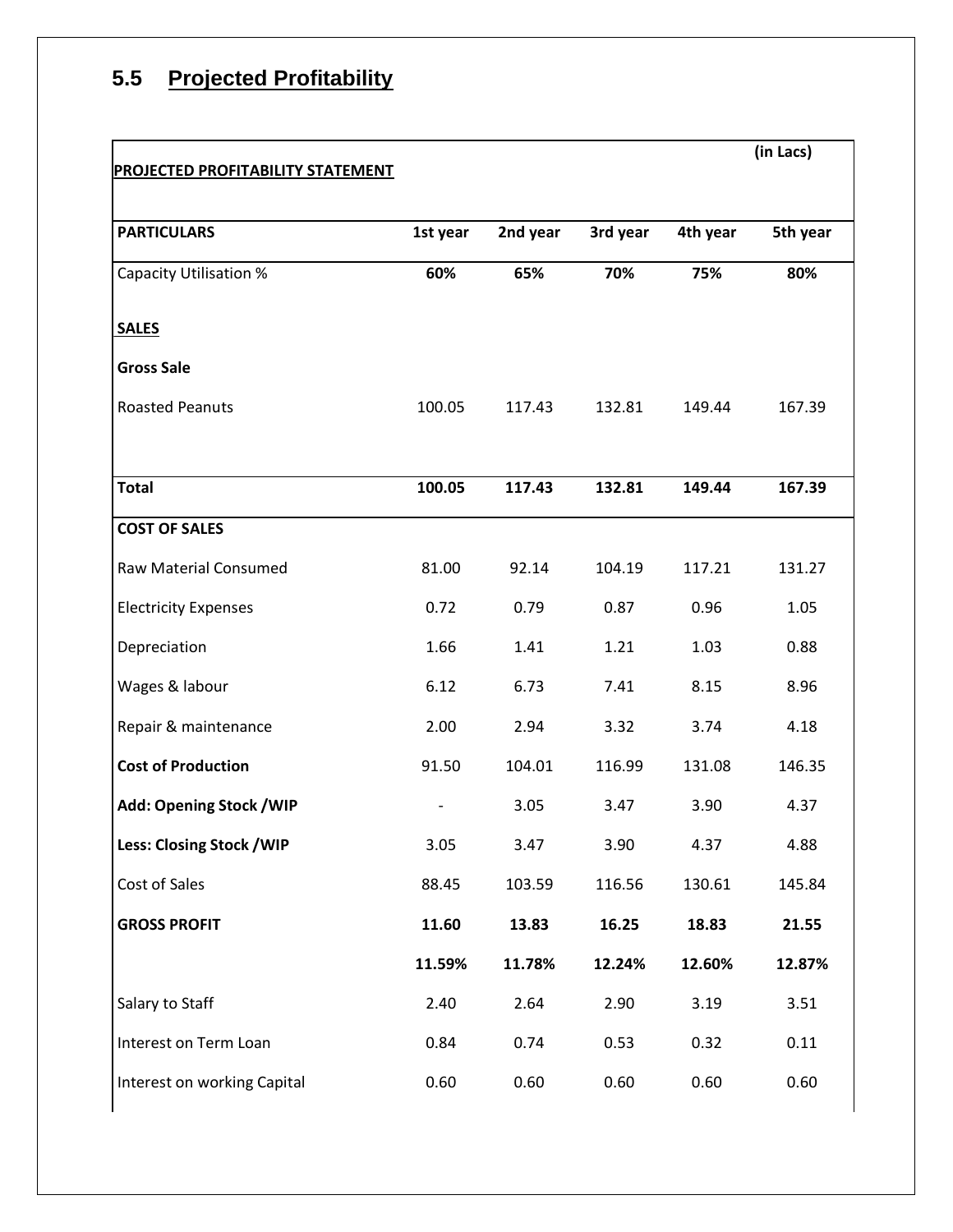| Rent               | 2.40  | 2.64  | 2.90                     | 3.19  | 3.51  |
|--------------------|-------|-------|--------------------------|-------|-------|
| selling & adm exp  | 3.00  | 3.52  | 3.98                     | 4.48  | 5.02  |
| <b>TOTAL</b>       | 9.24  | 10.14 | 10.92                    | 11.79 | 12.76 |
| <b>NET PROFIT</b>  | 2.36  | 3.70  | 5.33                     | 7.04  | 8.79  |
|                    | 2.36% | 3.15% | 4.02%                    | 4.71% | 5.25% |
| Taxation           |       |       | $\overline{\phantom{a}}$ | 0.10  | 0.19  |
| PROFIT (After Tax) | 2.36  | 3.70  | 5.33                     | 6.93  | 8.60  |

# **5.6 Production and Yield**

| COMPUTATION OF PRODUCTION OF ROASTED PEANUTS<br><b>Items to be Manufactured</b> |      |    |
|---------------------------------------------------------------------------------|------|----|
| <b>Roasted Peanuts</b>                                                          |      |    |
| Machine Production capacity per Hour                                            | 0.06 | MT |
| Working hours in a day                                                          | 8    |    |
| Production Per Day                                                              | 0.50 | MT |
| No of Working Days in Month                                                     | 25   |    |
| No of Working Days in a Year                                                    | 300  |    |
| Machine capacity per annum                                                      | 150  | MT |
| <b>Production per annum</b>                                                     | 150  | MT |

| <b>Production of Roasted Peanuts</b> |          |        |  |  |  |  |  |
|--------------------------------------|----------|--------|--|--|--|--|--|
| Production                           | Capacity | КG     |  |  |  |  |  |
| 1st year                             | 60%      | 90.00  |  |  |  |  |  |
| 2nd year                             | 65%      | 97.50  |  |  |  |  |  |
| 3rd year                             | 70%      | 105.00 |  |  |  |  |  |
| 4th year                             | 75%      | 112.50 |  |  |  |  |  |
| 5th year                             | 80%      | 120.00 |  |  |  |  |  |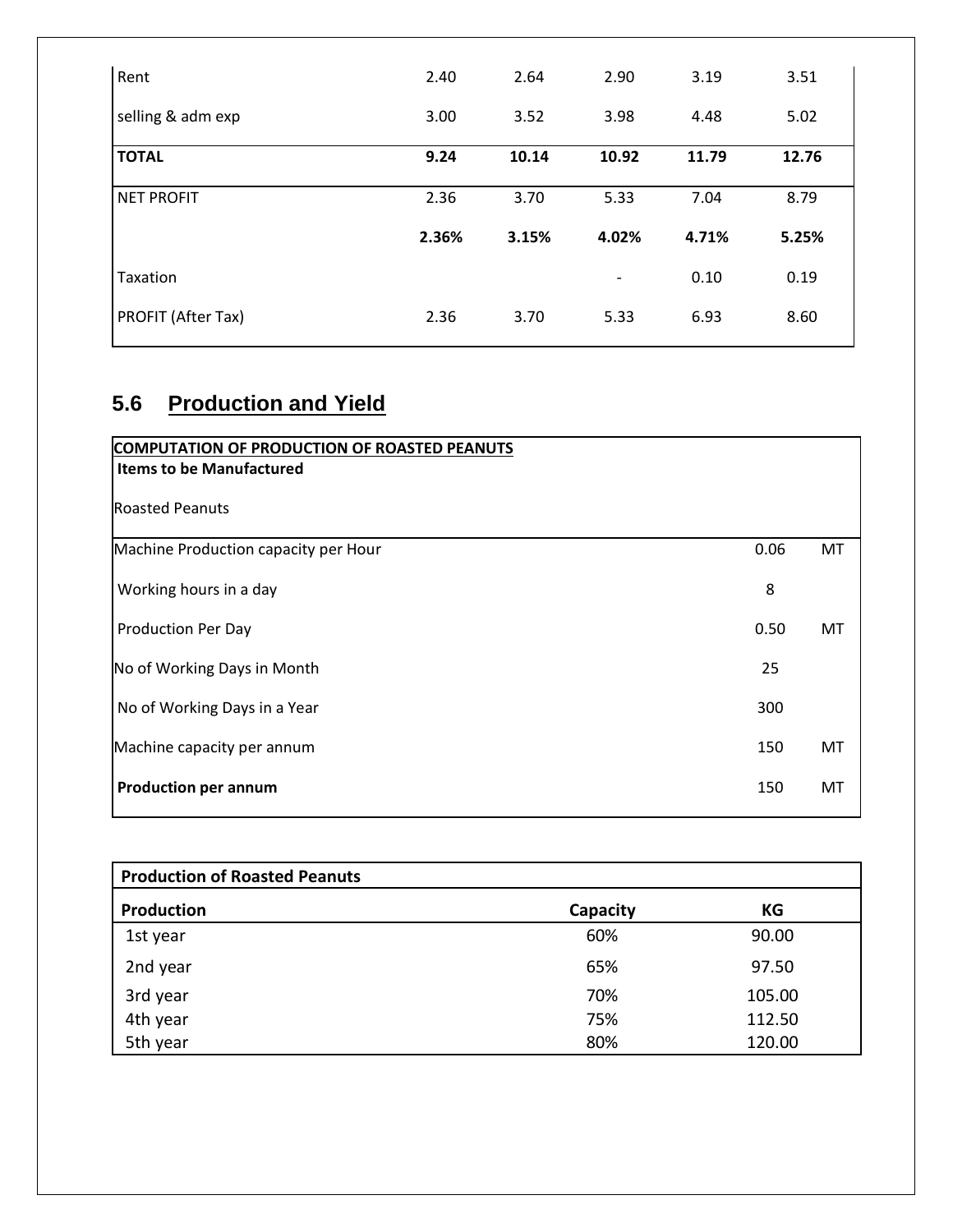| Year     | Capacity           | Rate       | Amount        |
|----------|--------------------|------------|---------------|
|          | <b>Utilisation</b> | (per MT)   | (Rs. in lacs) |
| 1st year | 60%                | 90,000.00  | 81.00         |
| 2nd year | 65%                | 94,500.00  | 92.14         |
| 3rd year | 70%                | 99,225.00  | 104.19        |
| 4th year | 75%                | 104,186.00 | 117.21        |
| 5th year | 80%                | 109,395.00 | 131.27        |

# **5.7 Sales Revenue**

| <b>COMPUTATION OF SALE</b> |          |          |          |          |          |
|----------------------------|----------|----------|----------|----------|----------|
| <b>Particulars</b>         | 1st year | 2nd year | 3rd year | 4th year | 5th year |
| Op Stock                   |          | 3.00     | 3.25     | 3.50     | 3.75     |
|                            |          |          |          |          |          |
| Production                 | 90.00    | 97.50    | 105.00   | 112.50   | 120.00   |
| Less: Closing Stock        | 3.00     | 3.25     | 3.50     | 3.75     | 4.00     |
| <b>Net Sale</b>            | 87.00    | 97.25    | 104.75   | 112.25   | 119.75   |
| Avg sale price per MT      | 115,000  | 120,750  | 126,788  | 133,127  | 139,783  |
| Sales (in Lacs)            | 100.05   | 117.43   | 132.81   | 149.44   | 167.39   |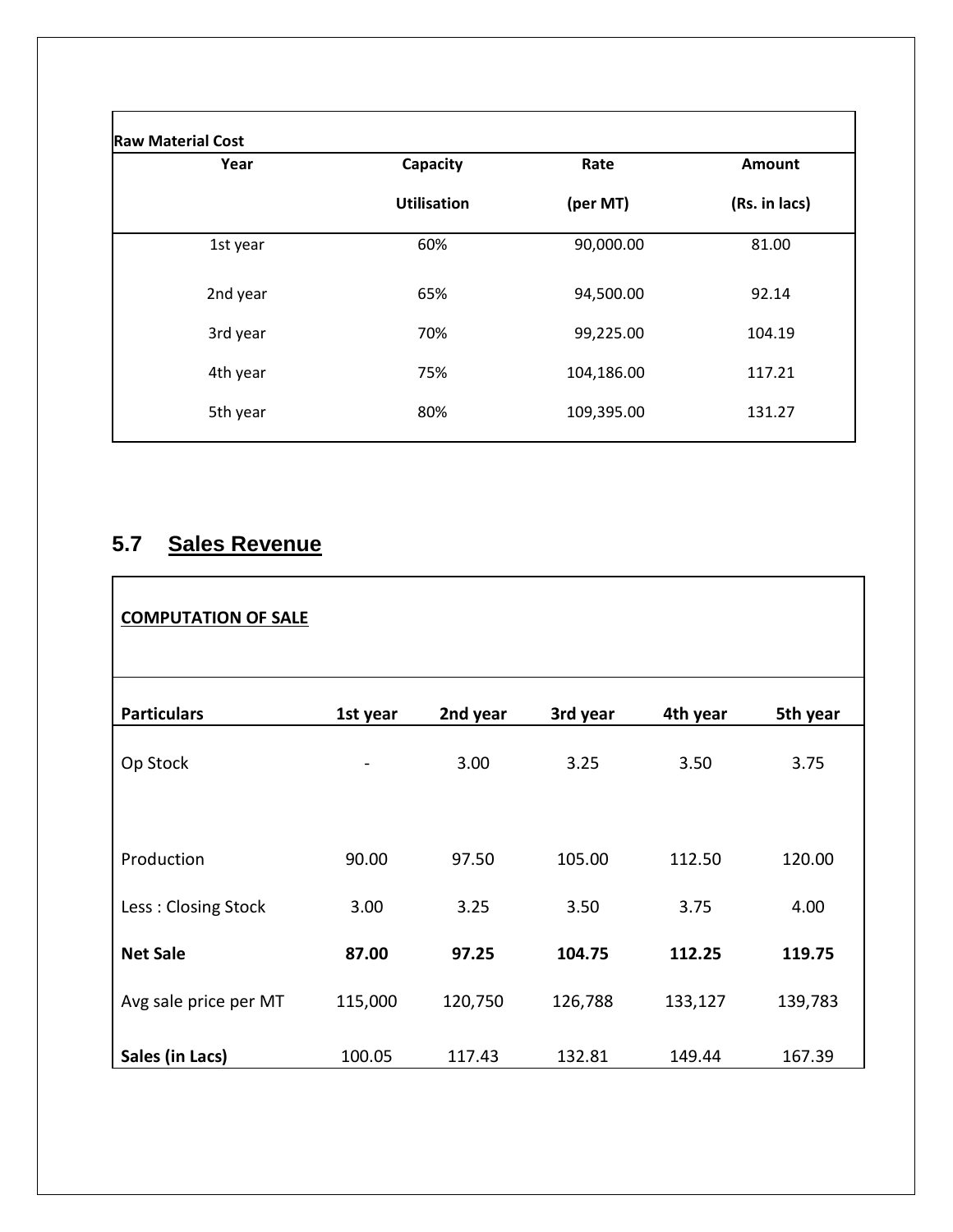# **5.8 Working Capital Assessment**

| (in Lacs)<br><b>COMPUTATION OF CLOSING STOCK &amp; WORKING CAPITAL</b> |          |          |          |          |          |  |  |
|------------------------------------------------------------------------|----------|----------|----------|----------|----------|--|--|
| <b>PARTICULARS</b>                                                     | 1st year | 2nd year | 3rd year | 4th year | 5th year |  |  |
| <b>Finished Goods</b>                                                  |          |          |          |          |          |  |  |
|                                                                        | 3.05     | 3.47     | 3.90     | 4.37     | 4.88     |  |  |
| <b>Raw Material</b>                                                    |          |          |          |          |          |  |  |
|                                                                        | 2.70     | 3.07     | 3.47     | 3.91     | 4.38     |  |  |
| <b>Closing Stock</b>                                                   | 5.75     | 6.54     | 7.37     | 8.28     | 9.25     |  |  |

| <b>COMPUTATION OF WORKING CAPITAL REQUIREMENT</b> |               |                   |                     |  |  |  |
|---------------------------------------------------|---------------|-------------------|---------------------|--|--|--|
| <b>TRADITIONAL METHOD</b>                         |               |                   | (in Lacs)           |  |  |  |
|                                                   |               |                   |                     |  |  |  |
| <b>Particulars</b>                                | <b>Amount</b> | <b>Own Margin</b> | <b>Bank Finance</b> |  |  |  |
| Finished Goods & Raw Material                     | 5.75          |                   |                     |  |  |  |
| Less: Creditors                                   | 1.89          |                   |                     |  |  |  |
| <b>Paid stock</b>                                 | 3.86          | 25%<br>0.97       | 75%<br>2.90         |  |  |  |
| <b>Sundry Debtors</b>                             | 5.00          | 1.25<br>25%       | 3.75<br>75%         |  |  |  |
|                                                   | 8.86          | 2.22              | 6.65                |  |  |  |
|                                                   |               |                   |                     |  |  |  |
| <b>WORKING CAPITAL LIMIT DEMAND (from Bank)</b>   |               | 6.00              |                     |  |  |  |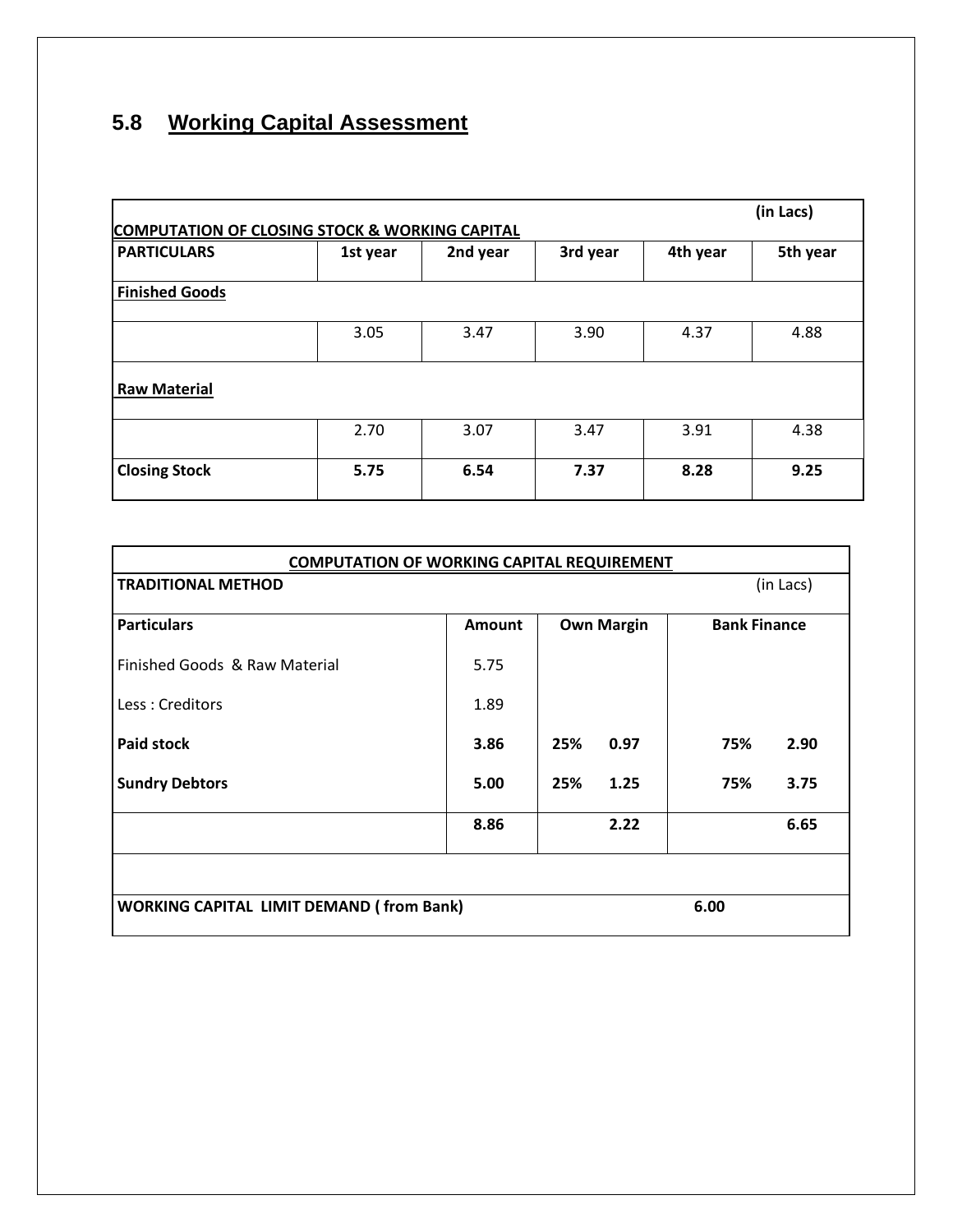# **5.9 Power, Salary & Wages Calculation**

| <b>Utility Charges (per month)</b> |        |                    |
|------------------------------------|--------|--------------------|
| <b>Particulars</b>                 | value  | <b>Description</b> |
| Power connection required          | 5      | <b>KWH</b>         |
| consumption per day                | 40     | units              |
| Consumption per month              | 1,000  | units              |
| Rate per Unit                      | 10     | Rs.                |
| power Bill per month               | 10,000 | Rs.                |

| <b>BREAK UP OF LABOUR CHARGES</b>  |               |                  |               |
|------------------------------------|---------------|------------------|---------------|
| <b>Particulars</b>                 | <b>Wages</b>  | No of            | <b>Total</b>  |
|                                    | Rs. per Month | <b>Employees</b> | <b>Salary</b> |
| Skilled (in thousand rupees)       | 12,000        | 2                | 24,000        |
| Unskilled (in thousand rupees)     | 9,000         | 3                | 27,000        |
| Total salary per month             |               |                  | 51,000        |
| <b>Total annual labour charges</b> | (in lacs)     |                  | 6.12          |

|--|

| <b>Particulars</b>                | <b>Salary</b> | No of            | <b>Total</b>  |
|-----------------------------------|---------------|------------------|---------------|
|                                   | Rs. per Month | <b>Employees</b> | <b>Salary</b> |
| Accountant                        | 12,500        | 1                | 12,500        |
| <b>Administrative Staffs</b>      | 7,500         | 1                | 7,500         |
| Total salary per month            |               |                  | 20,000        |
| <b>Total annual Staff charges</b> | (in lacs)     |                  | 2.40          |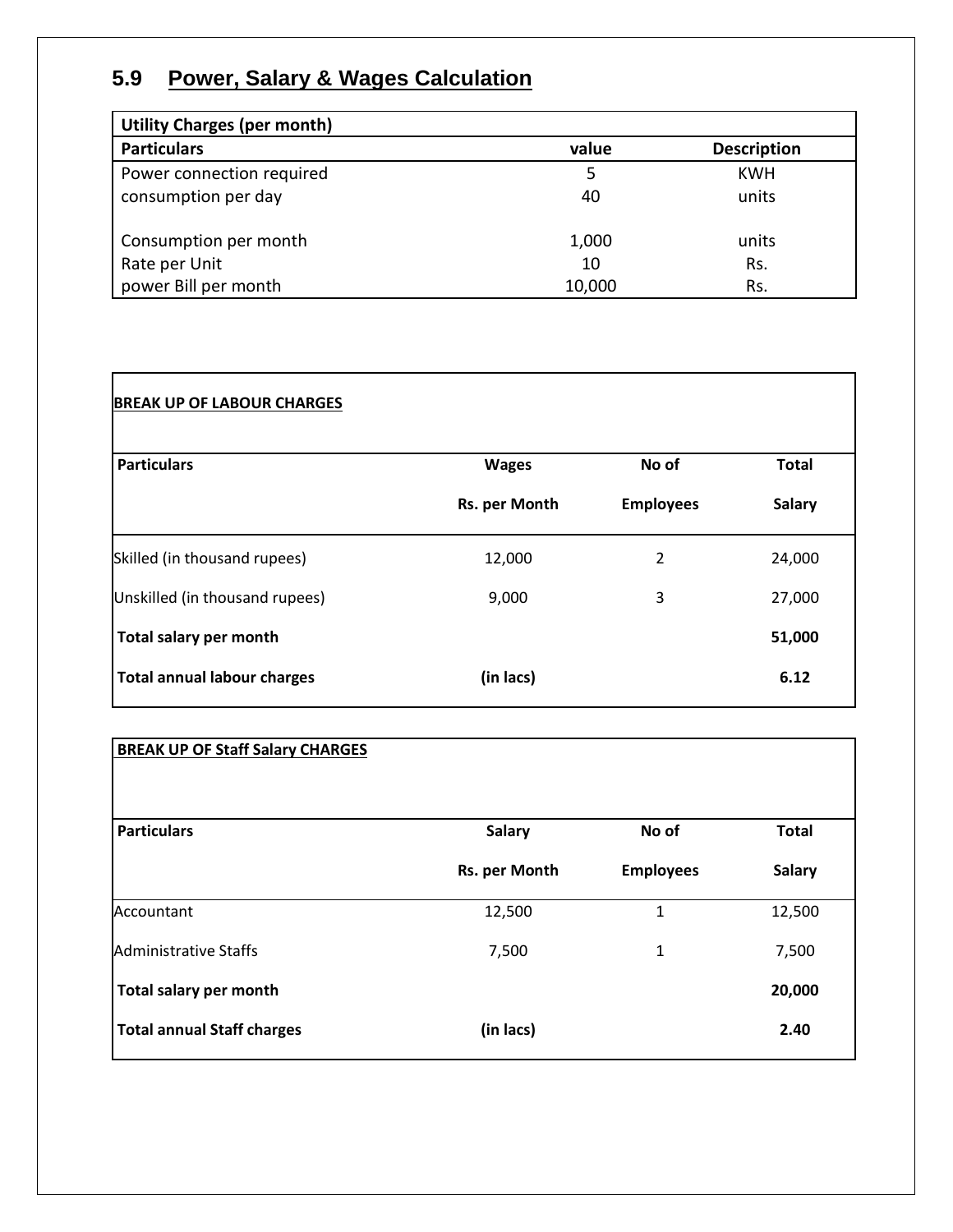# **5.10 Depreciation**

| <b>COMPUTATION OF DEPRECIATION</b> |                              |                          | (in Lacs)                |
|------------------------------------|------------------------------|--------------------------|--------------------------|
| <b>Description</b>                 | <b>Plant &amp; Machinery</b> | <b>Furniture</b>         | <b>TOTAL</b>             |
| Rate of Depreciation               | 15.00%                       | 10.00%                   |                          |
| <b>Opening Balance</b>             |                              |                          |                          |
| Addition                           | 10.53                        | 0.80                     | 11.33                    |
| Total                              | 10.53                        | 0.80                     | 11.33                    |
| Less: Depreciation                 | 1.58                         | 0.08                     | 1.66                     |
| <b>WDV at end of Year</b>          | 8.95                         | 0.72                     | 9.67                     |
| <b>Additions During The Year</b>   | $\overline{\phantom{a}}$     | $\overline{\phantom{a}}$ | $\overline{\phantom{a}}$ |
| Total                              | 8.95                         | 0.72                     | 9.67                     |
| Less: Depreciation                 | 1.34                         | 0.07                     | 1.41                     |
| <b>WDV at end of Year</b>          | 7.61                         | 0.65                     | 8.26                     |
| <b>Additions During The Year</b>   | $\overline{\phantom{a}}$     | $\overline{\phantom{a}}$ | $\overline{\phantom{a}}$ |
| Total                              | 7.61                         | 0.65                     | 8.26                     |
| Less: Depreciation                 | 1.14                         | 0.06                     | 1.21                     |
| <b>WDV at end of Year</b>          | 6.47                         | 0.58                     | 7.05                     |
| <b>Additions During The Year</b>   |                              |                          |                          |
| Total                              | 6.47                         | 0.58                     | 7.05                     |
| Less: Depreciation                 | 0.97                         | 0.06                     | 1.03                     |
| <b>WDV at end of Year</b>          | 5.50                         | 0.52                     | 6.02                     |
| <b>Additions During The Year</b>   | $\overline{\phantom{0}}$     | $\qquad \qquad -$        | $\overline{\phantom{a}}$ |
| Total                              | 5.50                         | 0.52                     | 6.02                     |
| Less: Depreciation                 | 0.82                         | 0.05                     | 0.88                     |
| <b>WDV at end of Year</b>          | 4.67                         | 0.47                     | 5.14                     |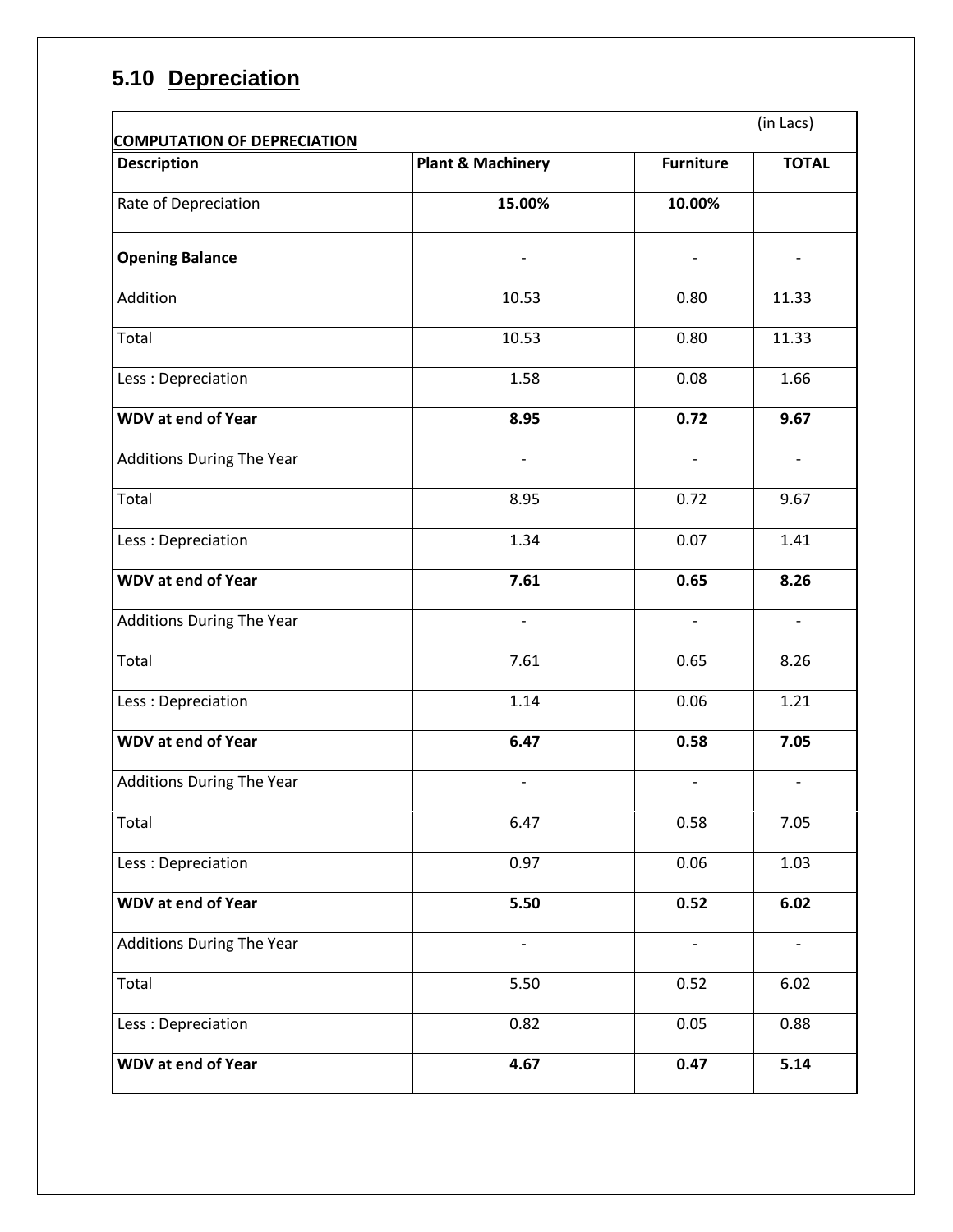# **5.11 Repayment schedule**

|      | REPAYMENT SCHEDULE OF TERM LOAN |               |                 |              |                 |                  |                |
|------|---------------------------------|---------------|-----------------|--------------|-----------------|------------------|----------------|
|      |                                 |               |                 |              |                 | Interest         | 11.00%         |
|      |                                 |               |                 |              |                 |                  | <b>Closing</b> |
| Year | <b>Particulars</b>              | <b>Amount</b> | <b>Addition</b> | <b>Total</b> | <b>Interest</b> | <b>Repayment</b> | <b>Balance</b> |
| ist  | <b>Opening Balance</b>          |               |                 |              |                 |                  |                |
|      | 1st month                       |               | 8.50            | 8.50         |                 |                  | 8.50           |
|      | 2nd month                       | 8.50          |                 | 8.50         | 0.08            |                  | 8.50           |
|      | 3rd month                       | 8.50          |                 | 8.50         | 0.08            |                  | 8.50           |
|      | 4th month                       | 8.50          |                 | 8.50         | 0.08            |                  | 8.50           |
|      | 5th month                       | 8.50          |                 | 8.50         | 0.08            |                  | 8.50           |
|      | 6th month                       | 8.50          |                 | 8.50         | 0.08            |                  | 8.50           |
|      | 7th month                       | 8.50          |                 | 8.50         | 0.08            | 0.16             | 8.34           |
|      | 8th month                       | 8.34          |                 | 8.34         | 0.08            | 0.16             | 8.18           |
|      | 9th month                       | 8.18          |                 | 8.18         | 0.08            | 0.16             | 8.03           |
|      | 10th month                      | 8.03          |                 | 8.03         | 0.07            | 0.16             | 7.87           |
|      | 11th month                      | 7.87          |                 | 7.87         | 0.07            | 0.16             | 7.71           |
|      | 12th month                      | 7.71          |                 | 7.71         | 0.07            | 0.16             | 7.55           |
|      |                                 |               |                 |              | 0.84            | 0.94             |                |
| 2nd  | <b>Opening Balance</b>          |               |                 |              |                 |                  |                |
|      | 1st month                       | 7.55          |                 | 7.55         | 0.07            | 0.16             | 7.40           |
|      | 2nd month                       | 7.40          |                 | 7.40         | 0.07            | 0.16             | 7.24           |
|      | 3rd month                       | 7.24          |                 | 7.24         | 0.07            | 0.16             | 7.08           |
|      | 4th month                       | 7.08          |                 | 7.08         | 0.06            | 0.16             | 6.92           |
|      | 5th month                       | 6.92          |                 | 6.92         | 0.06            | 0.16             | 6.77           |
|      | 6th month                       | 6.77          |                 | 6.77         | 0.06            | 0.16             | 6.61           |
|      | 7th month                       | 6.61          |                 | 6.61         | 0.06            | 0.16             | 6.45           |
|      | 8th month                       | 6.45          |                 | 6.45         | 0.06            | 0.16             | 6.29           |
|      | 9th month                       | 6.29          |                 | 6.29         | 0.06            | 0.16             | 6.14           |
|      | 10th month                      | 6.14          |                 | 6.14         | 0.06            | 0.16             | 5.98           |
|      | 11th month                      | 5.98          |                 | 5.98         | 0.05            | 0.16             | 5.82           |
|      | 12th month                      | 5.82          |                 | 5.82         | 0.05            | 0.16             | 5.67           |
|      |                                 |               |                 |              | 0.74            | 1.89             |                |
| 3rd  | <b>Opening Balance</b>          |               |                 |              |                 |                  |                |
|      | 1st month                       | 5.67          |                 | 5.67         | 0.05            | 0.16             | 5.51           |
|      | 2nd month                       | 5.51          |                 | 5.51         | 0.05            | 0.16             | 5.35           |
|      | 3rd month                       | 5.35          |                 | 5.35         | 0.05            | 0.16             | 5.19           |
|      | 4th month                       | 5.19          |                 | 5.19         | 0.05            | 0.16             | 5.04           |
|      | 5th month                       | 5.04          |                 | 5.04         | 0.05            | 0.16             | 4.88           |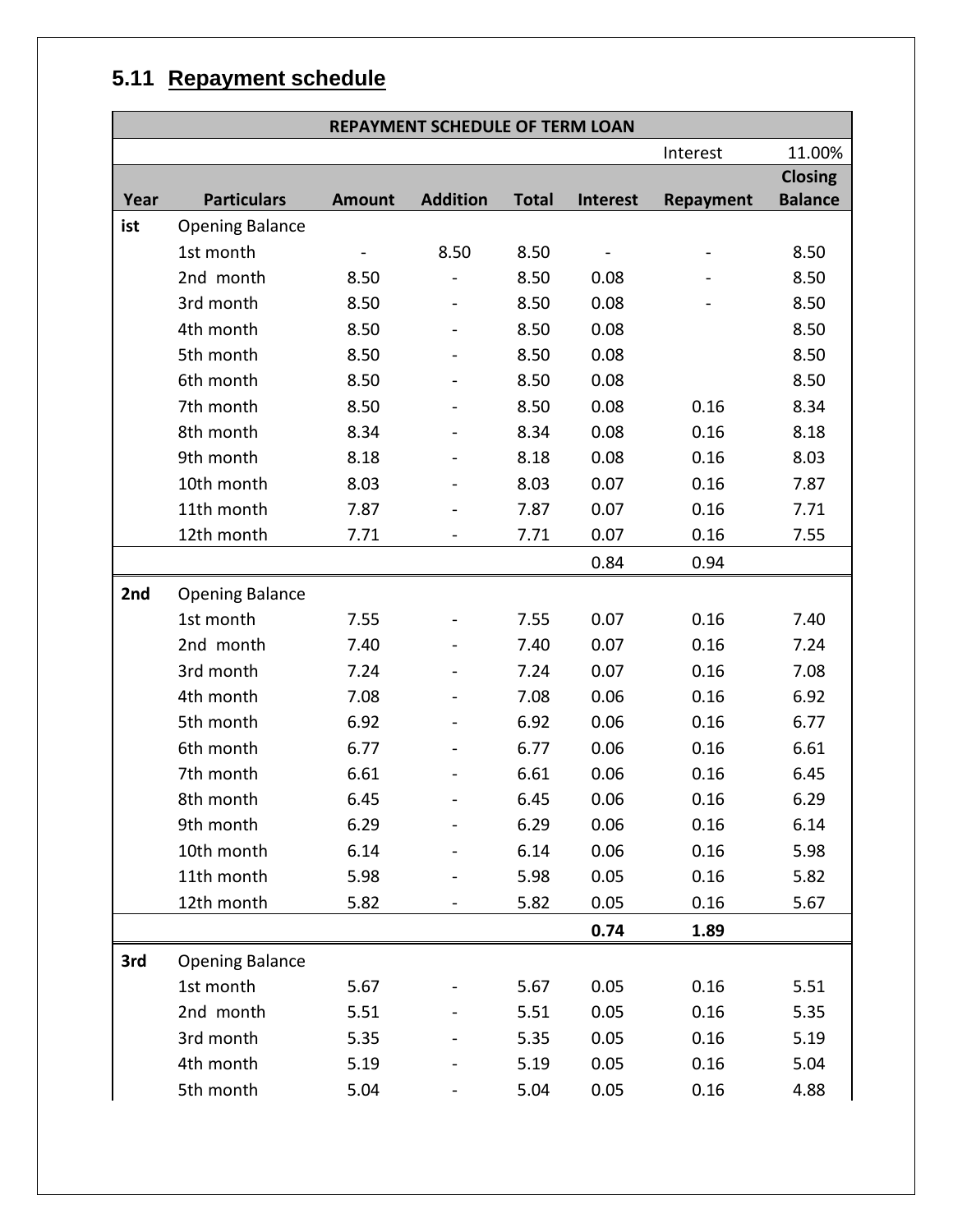|     | 6th month                | 4.88 |                              | 4.88 | 0.04 | 0.16 | 4.72 |
|-----|--------------------------|------|------------------------------|------|------|------|------|
|     | 7th month                | 4.72 |                              | 4.72 | 0.04 | 0.16 | 4.56 |
|     | 8th month                | 4.56 | $\qquad \qquad \blacksquare$ | 4.56 | 0.04 | 0.16 | 4.41 |
|     | 9th month                | 4.41 |                              | 4.41 | 0.04 | 0.16 | 4.25 |
|     | 10th month               | 4.25 |                              | 4.25 | 0.04 | 0.16 | 4.09 |
|     | 11th month               | 4.09 |                              | 4.09 | 0.04 | 0.16 | 3.93 |
|     | 12th month               | 3.93 |                              | 3.93 | 0.04 | 0.16 | 3.78 |
|     |                          |      |                              |      | 0.53 | 1.89 |      |
| 4th | <b>Opening Balance</b>   |      |                              |      |      |      |      |
|     | 1st month                | 3.78 |                              | 3.78 | 0.03 | 0.16 | 3.62 |
|     | 2nd month                | 3.62 |                              | 3.62 | 0.03 | 0.16 | 3.46 |
|     | 3rd month                | 3.46 |                              | 3.46 | 0.03 | 0.16 | 3.30 |
|     | 4th month                | 3.30 |                              | 3.30 | 0.03 | 0.16 | 3.15 |
|     | 5th month                | 3.15 |                              | 3.15 | 0.03 | 0.16 | 2.99 |
|     | 6th month                | 2.99 |                              | 2.99 | 0.03 | 0.16 | 2.83 |
|     | 7th month                | 2.83 |                              | 2.83 | 0.03 | 0.16 | 2.68 |
|     | 8th month                | 2.68 |                              | 2.68 | 0.02 | 0.16 | 2.52 |
|     | 9th month                | 2.52 |                              | 2.52 | 0.02 | 0.16 | 2.36 |
|     | 10th month               | 2.36 |                              | 2.36 | 0.02 | 0.16 | 2.20 |
|     | 11th month               | 2.20 |                              | 2.20 | 0.02 | 0.16 | 2.05 |
|     | 12th month               | 2.05 |                              | 2.05 | 0.02 | 0.16 | 1.89 |
|     |                          |      |                              |      | 0.32 | 1.89 |      |
| 5th | <b>Opening Balance</b>   |      |                              |      |      |      |      |
|     | 1st month                | 1.89 |                              | 1.89 | 0.02 | 0.16 | 1.73 |
|     | 2nd month                | 1.73 |                              | 1.73 | 0.02 | 0.16 | 1.57 |
|     | 3rd month                | 1.57 |                              | 1.57 | 0.01 | 0.16 | 1.42 |
|     | 4th month                | 1.42 |                              | 1.42 | 0.01 | 0.16 | 1.26 |
|     | 5th month                | 1.26 |                              | 1.26 | 0.01 | 0.16 | 1.10 |
|     | 6th month                | 1.10 |                              | 1.10 | 0.01 | 0.16 | 0.94 |
|     | 7th month                | 0.94 |                              | 0.94 | 0.01 | 0.16 | 0.79 |
|     | 8th month                | 0.79 |                              | 0.79 | 0.01 | 0.16 | 0.63 |
|     | 9th month                | 0.63 |                              | 0.63 | 0.01 | 0.16 | 0.47 |
|     | 10th month               | 0.47 |                              | 0.47 | 0.00 | 0.16 | 0.31 |
|     | 11th month               | 0.31 |                              | 0.31 | 0.00 | 0.16 | 0.16 |
|     | 12th month               | 0.16 |                              | 0.16 | 0.00 | 0.16 |      |
|     |                          |      |                              |      | 0.11 | 1.89 |      |
|     | DOOR TO DOOR             | 60   | <b>MONTHS</b>                |      |      |      |      |
|     | <b>MORATORIUM PERIOD</b> | 6    | <b>MONTHS</b>                |      |      |      |      |
|     | <b>REPAYMENT PERIOD</b>  | 54   | <b>MONTHS</b>                |      |      |      |      |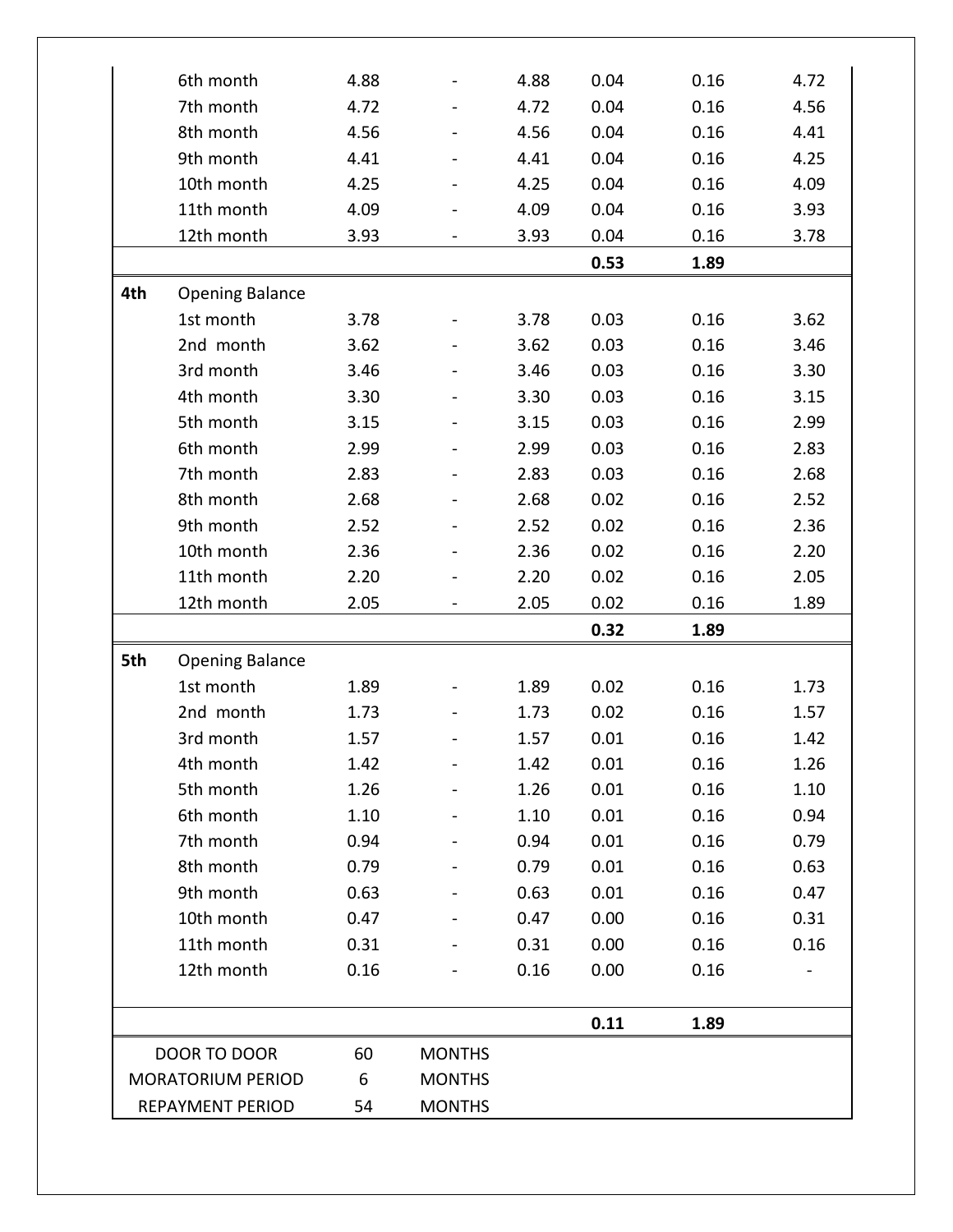# **5.12 Financial Ratio Analysis**

| <b>FINANCIAL INDICATORS</b>      |          |          |          |          |          |
|----------------------------------|----------|----------|----------|----------|----------|
|                                  |          |          |          |          |          |
| <b>PARTICULARS</b>               | 1st year | 2nd year | 3rd year | 4th year | 5th year |
| <b>TURNOVER</b>                  | 100.05   | 117.43   | 132.81   | 149.44   | 167.39   |
| <b>GROSS PROFIT</b>              | 11.60    | 13.83    | 16.25    | 18.83    | 21.55    |
| <b>G.P. RATIO</b>                | 11.59%   | 11.78%   | 12.24%   | 12.60%   | 12.87%   |
|                                  |          |          |          |          |          |
| <b>NET PROFIT</b>                | 2.36     | 3.70     | 5.33     | 7.04     | 8.79     |
| <b>N.P. RATIO</b>                | 2.36%    | 3.15%    | 4.02%    | 4.71%    | 5.25%    |
|                                  |          |          |          |          |          |
| <b>CURRENT ASSETS</b>            | 12.32    | 13.87    | 15.89    | 17.36    | 19.40    |
| <b>CURRENT LIABILITIES</b>       | 8.24     | 8.57     | 8.94     | 9.34     | 9.79     |
| <b>CURRENT RATIO</b>             | 1.49     | 1.62     | 1.78     | 1.86     | 1.98     |
|                                  |          |          |          |          |          |
| <b>TERM LOAN</b>                 | 7.55     | 5.67     | 3.78     | 1.89     |          |
| TOTAL NET WORTH                  | 6.20     | 7.89     | 10.23    | 12.16    | 14.76    |
| <b>DEBT/EQUITY</b>               | 1.22     | 0.72     | 0.37     | 0.16     |          |
|                                  |          |          |          |          |          |
| <b>TOTAL NET WORTH</b>           | 6.20     | 7.89     | 10.23    | 12.16    | 14.76    |
| <b>TOTAL OUTSIDE LIABILITIES</b> | 15.79    | 14.23    | 12.71    | 11.23    | 9.79     |
| <b>TOL/TNW</b>                   | 2.55     | 1.80     | 1.24     | 0.92     | 0.66     |
|                                  |          |          |          |          |          |
| PBDIT                            | 5.46     | 6.45     | 7.67     | 8.98     | 10.38    |
| <b>INTEREST</b>                  | 1.44     | 1.34     | 1.13     | 0.92     | 0.71     |
| <b>INTEREST COVERAGE</b>         |          |          |          |          |          |
| <b>RATIO</b>                     | 3.80     | 4.83     | 6.80     | 9.76     | 14.56    |
|                                  |          |          |          |          |          |
| <b>WDV</b>                       | 9.67     | 8.26     | 7.05     | 6.02     | 5.14     |
| <b>TERM LOAN</b>                 | 7.55     | 5.67     | 3.78     | 1.89     |          |
| <b>FACR</b>                      | 1.28     | 1.46     | 1.87     | 3.19     |          |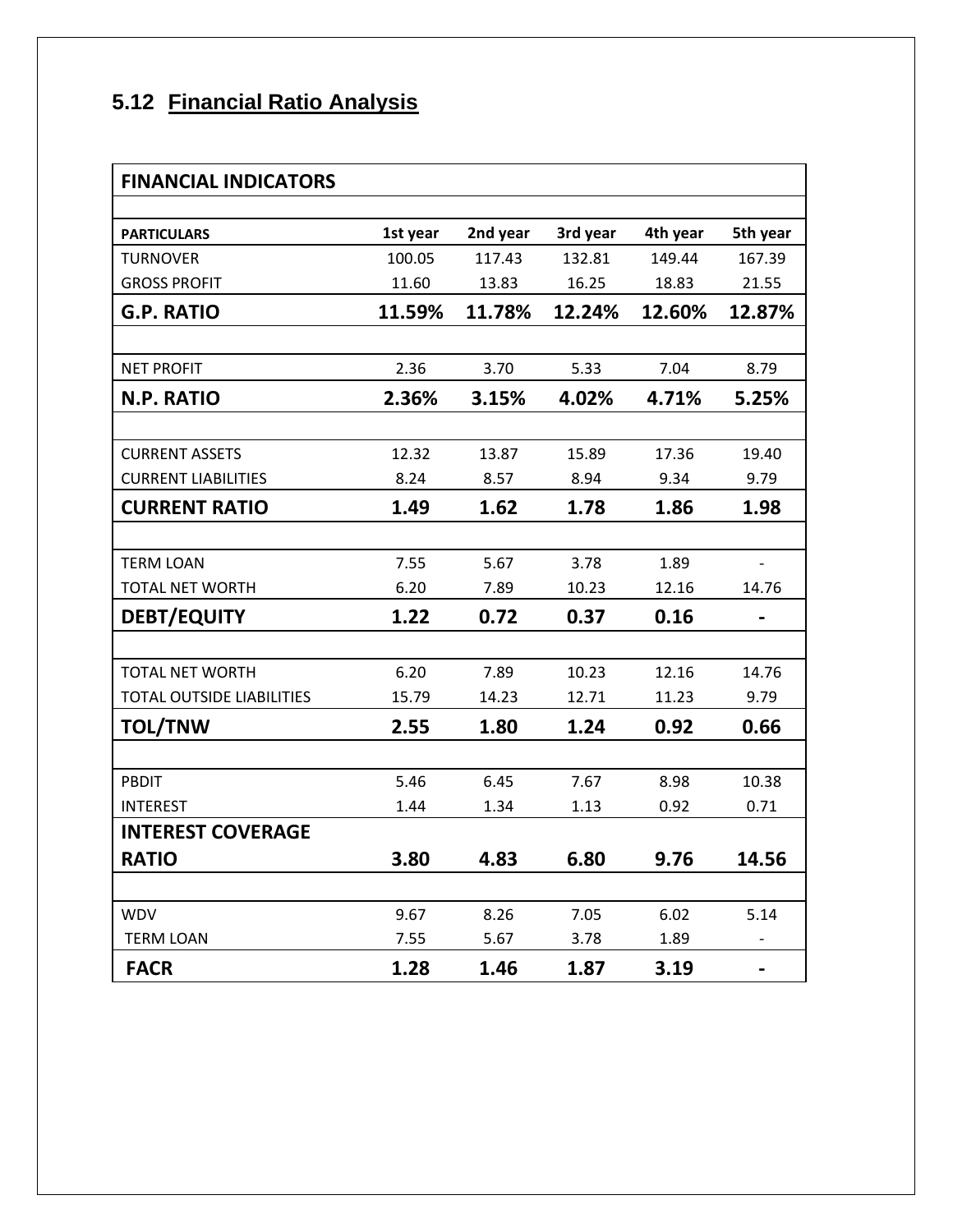## **5.13 DSCR**

| <b>CALCULATION OF D.S.C.R</b> |      |                 |      |      |      |
|-------------------------------|------|-----------------|------|------|------|
|                               | 1st  | 2 <sub>nd</sub> | 3rd  | 4th  | 5th  |
| <b>PARTICULARS</b>            | year | year            | year | year | year |
|                               |      |                 |      |      |      |
|                               |      |                 |      |      |      |
| <b>CASH ACCRUALS</b>          | 4.02 | 5.11            | 6.54 | 7.96 | 9.47 |
|                               | 0.84 | 0.74            | 0.53 | 0.32 | 0.11 |
| Interest on Term Loan         |      |                 |      |      |      |
| <b>Total</b>                  | 4.86 | 5.85            | 7.07 | 8.28 | 9.59 |
|                               |      |                 |      |      |      |
| <b>REPAYMENT</b>              |      |                 |      |      |      |
| Instalment of Term Loan       | 0.94 | 1.89            | 1.89 | 1.89 | 1.89 |
|                               |      |                 |      |      |      |
| Interest on Term Loan         | 0.84 | 0.74            | 0.53 | 0.32 | 0.11 |
|                               |      |                 |      |      |      |
|                               |      |                 |      |      |      |
| Total                         | 1.78 | 2.62            | 2.42 | 2.21 | 2.00 |
|                               |      |                 |      |      |      |
| <b>DEBT SERVICE COVERAGE</b>  |      |                 |      |      |      |
| <b>RATIO</b>                  | 2.73 | 2.23            | 2.93 | 3.75 | 4.79 |
| <b>AVERAGE D.S.C.R.</b>       |      |                 |      |      | 3.23 |

## **5.14 Break Even Point Analysis**

| <b>BREAK EVEN POINT ANALYSIS</b>    |        |              |        |        |        |
|-------------------------------------|--------|--------------|--------|--------|--------|
| Year                                |        | $\mathbf{I}$ | Ш      | IV     | V      |
|                                     |        |              |        |        |        |
| <b>Net Sales &amp; Other Income</b> | 100.05 | 117.43       | 132.81 | 149.44 | 167.39 |
| Less: Op. WIP Goods                 |        | 3.05         | 3.47   | 3.90   | 4.37   |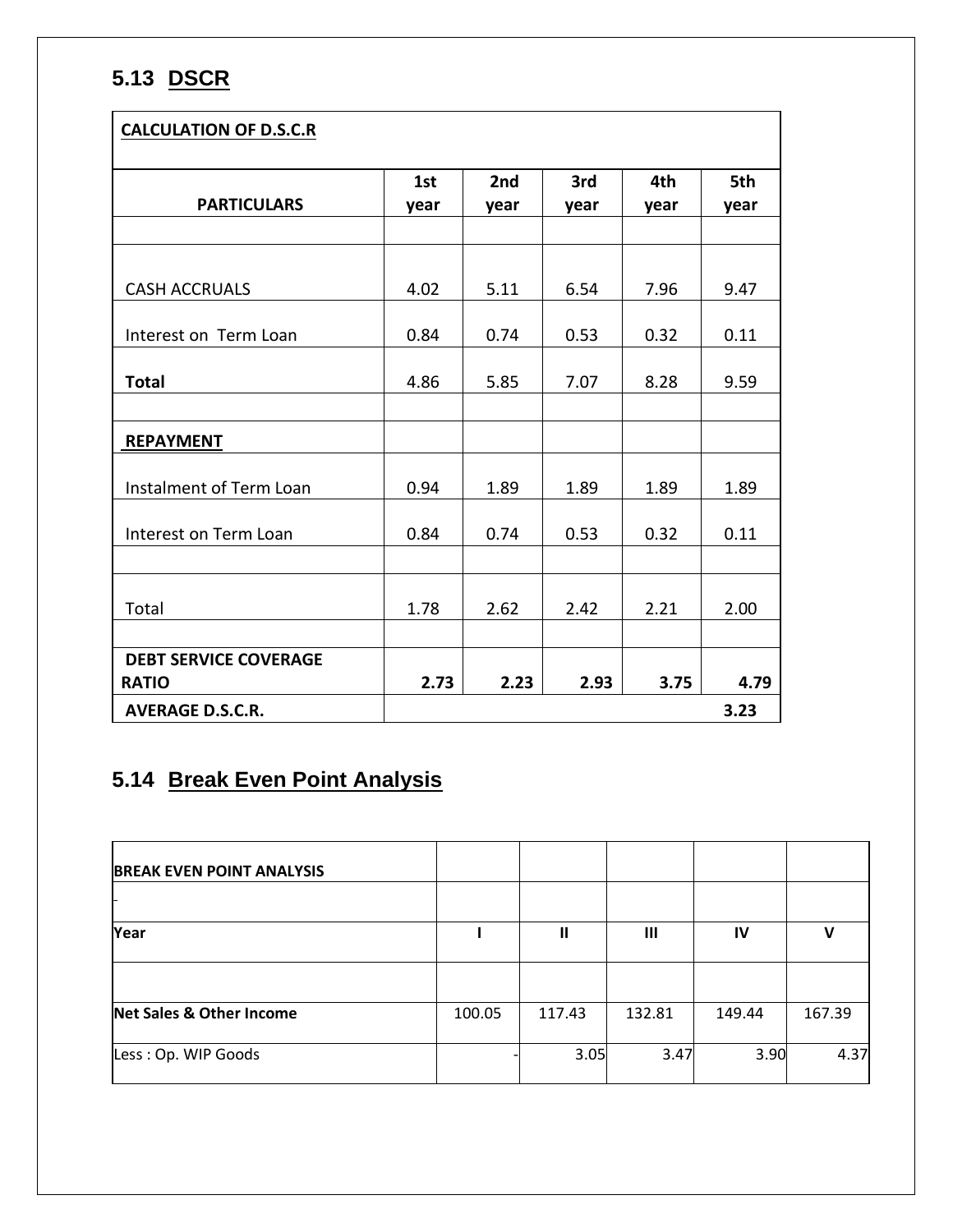| Add: Cl. WIP Goods                             | 3.05   | 3.47   | 3.90   | 4.37   | 4.88   |
|------------------------------------------------|--------|--------|--------|--------|--------|
|                                                |        |        |        |        |        |
| <b>Total Sales</b>                             | 103.10 | 117.85 | 133.24 | 149.90 | 167.90 |
| Variable & Semi Variable Exp.                  |        |        |        |        |        |
| <b>Raw Material Consumed</b>                   | 81.00  | 92.14  | 104.19 | 117.21 | 131.27 |
| Electricity Exp/Coal Consumption at 85%        | 0.61   | 0.67   | 0.74   | 0.81   | 0.90   |
| Wages & Salary at 60%                          | 5.11   | 5.62   | 6.19   | 6.80   | 7.48   |
| Selling & adminstrative Expenses 80%           | 2.40   | 2.82   | 3.19   | 3.59   | 4.02   |
| Interest on working Capital                    | 0.6    | 0.6    | 0.6    | 0.6    | 0.6    |
| Repair & maintenance                           | 2.00   | 2.94   | 3.32   | 3.74   | 4.18   |
| Total Variable & Semi Variable Exp             | 91.73  | 104.79 | 118.22 | 132.75 | 148.46 |
| <b>Contribution</b>                            | 11.37  | 13.06  | 15.02  | 17.15  | 19.44  |
| <b>Fixed &amp; Semi Fixed Expenses</b>         |        |        |        |        |        |
| <b>Electricity Exp/Coal Consumption at 15%</b> | 0.11   | 0.12   | 0.13   | 0.14   | 0.16   |
| Wages & Salary at 40%                          | 3.41   | 3.75   | 4.12   | 4.54   | 4.99   |
| Interest on Term Loan                          | 0.84   | 0.74   | 0.53   | 0.32   | 0.11   |
| Depreciation                                   | 1.66   | 1.41   | 1.21   | 1.03   | 0.88   |
| Selling & adminstrative Expenses 20%           | 0.60   | 0.70   | 0.80   | 0.90   | 1.00   |
| Rent                                           | 2.40   | 2.64   | 2.90   | 3.19   | 3.51   |
| <b>Total Fixed Expenses</b>                    | 9.01   | 9.36   | 9.69   | 10.12  | 10.66  |
| <b>Capacity Utilization</b>                    | 60%    | 65%    | 70%    | 75%    | 80%    |
| <b>OPERATING PROFIT</b>                        | 2.36   | 3.70   | 5.33   | 7.04   | 8.79   |
| <b>BREAK EVEN POINT</b>                        | 48%    | 47%    | 45%    | 44%    | 44%    |
| <b>BREAK EVEN SALES</b>                        | 81.68  | 84.49  | 85.94  | 88.43  | 92.02  |